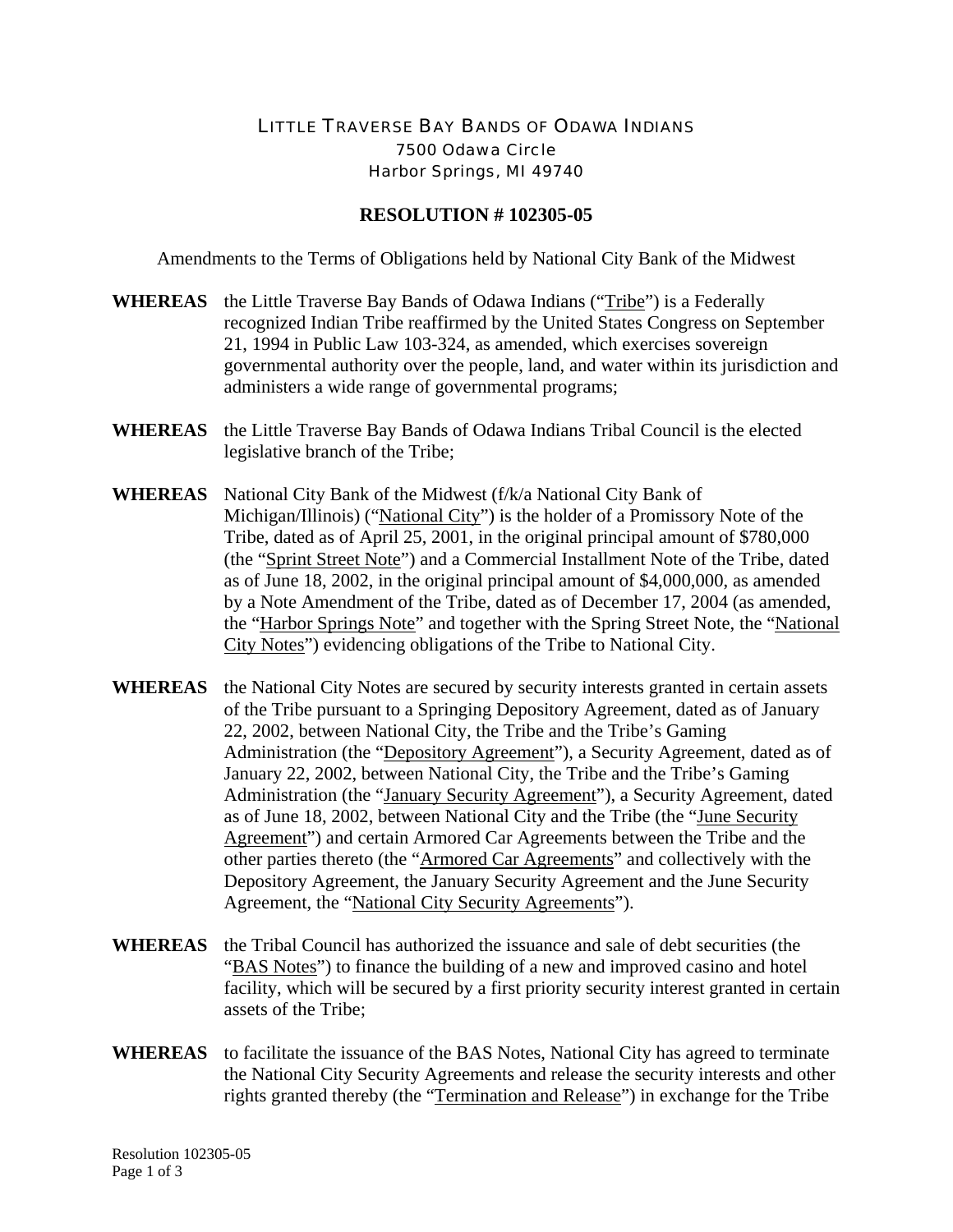granting a first priority security interest in "Annual Service Payments" as defined in the Indenture to be entered into by the Tribe pursuant to the issuance of the BAS Notes (the "Annual Service Payments") to secure the obligations of the

Tribe evidenced by the National City Notes and to consent to the issuance of the BAS Notes and otherwise waive or modify certain terms of the obligations evidenced by the National City Notes which may conflict with the terms of the obligations to be evidenced by the BAS Notes (the "Consent and Waiver").

**THEREFORE BE IT RESOLVED THAT 1.) Approval of the Termination and Release, the Granting of Security Interest and the Consent and Waiver.** The Tribal Council hereby approves the Termination and Release, the granting of a security interest in the Annual Service Payments to secure the obligations of the Tribe evidenced by the National City Notes and the Consent and Waiver and; **2) Authorization.** The Tribal Council hereby authorizes the Tribal Chairman, or if the Tribal Chairman shall be unavailable, such other person permitted by the law of the Tribe to act in his stead (the "Authorized Tribal Representative"), after consultation with legal counsel for the Tribe, to approve the terms of, and to execute and deliver such agreements, documents, certificates, orders, requests and instruments on behalf of the Tribe as may be required to effectuate the Termination and Release, the granting of a security interest in the Annual Service Payments to secure the obligations of the Tribe evidenced by the National City Notes and the Consent and Waiver.

## **CERTIFICATION**

As Tribal Council Secretary, I certify that this Resolution was duly adopted by the Tribal Council of the Little Traverse Bay Bands of Odawa Indians at a regular meeting of the Tribal Council held October 23, 2005 at which a quorum was present, by a vote of 6 in favor, 1 opposed, 2 abstentions, and 0 absent as recorded by this roll call:

|                       | In Favor | Opposed | Abstained | Absent |
|-----------------------|----------|---------|-----------|--------|
| Fred Harrington, Jr.  | X        |         |           |        |
| Regina Gasco Bentley  | X        |         |           |        |
| <b>Mary Roberts</b>   |          |         | Χ         |        |
| Rita Shananaquet      |          |         |           |        |
| Alice Yellowbank      | X        |         |           |        |
| Dexter McNamara       | X        |         |           |        |
| <b>Shirley Oldman</b> |          |         |           |        |
| Melvin L. Kiogima     | X        |         |           |        |
| <b>Beatrice Law</b>   | X        |         |           |        |